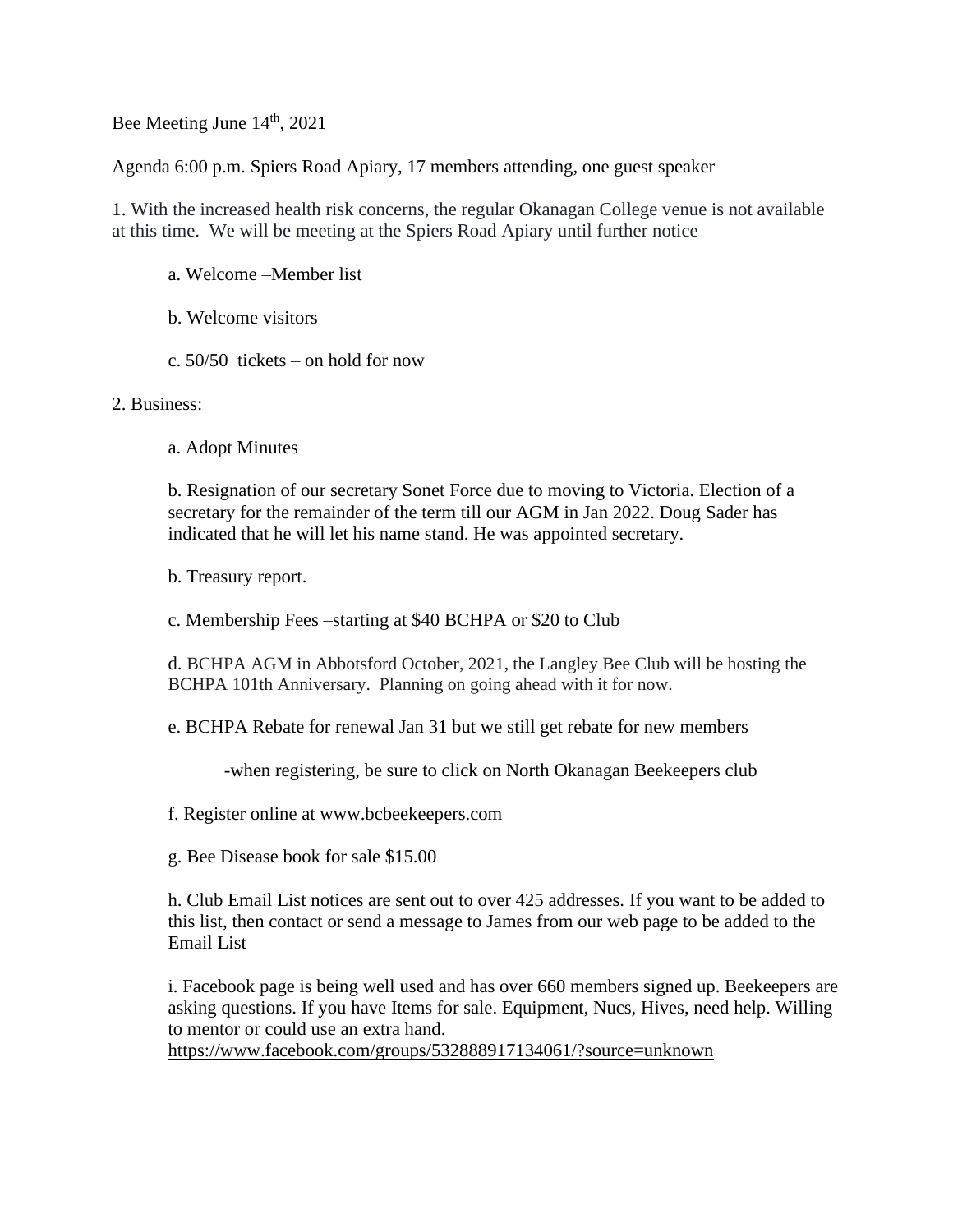j. Update equipment, bees, swarms, pollination, lists on the web site. Send a request to James or myself even from the contact dialogue tab on the web site. Also, you can post items and events to the Facebook Group page.

## k. IAF BeeBC grants

We applied for and received a \$5000.00 grant to plant for the bees submission deadline was the 10 of February with the announcement on whether our project was excepted by the end of February the program runs from March 1, 2021 to Feb 28, 2022 so need to have all the seeds sown by then. We did not receive the payment till April  $14<sup>th</sup>$  and by then We had very little moisture and the ground was extremely dry. So we have delayed tilling and will let the clover, alfalfa, and Canadian thistle bloom and then till the ground and winter seed. This should provide the moisture needed to get the seeds germinated and the plants started. Planting of trees shrubs berry plants will happen through out the year and we will except any donated plants or transplants, all donations will be excepted.

We will plant a clover alfalfa mix in the higher moisture area, along with borage & phacelia

l. Regional Report – Rick, not in attendance today

m. IAF funded super irradiation at Synergy

-a big thank you to **Rick Plantinga** and **Brad Ingram** for organizing and driving the hive boxes to the coast and back

-there are a number of irradiated honey supers and medium supers available to purchase with drawn frames – contact Rick Plantinga for more info

n. Smiley Nelson scholarship any thing to report from Lorain

-Rick is also looking into it

## 3. Correspondence

a. BeeBC Kerry Clark Regional hive monitoring system.

-Scale, Hive temp & Humidity. The Units have been set up and data is collected and visible to participating beekeepers but there are issues with data being viewable at beecounted.org

b. Pollen monitoring project – collecting and sampling pollen from pollen traps for research

c. Summer BeesCene editions is out.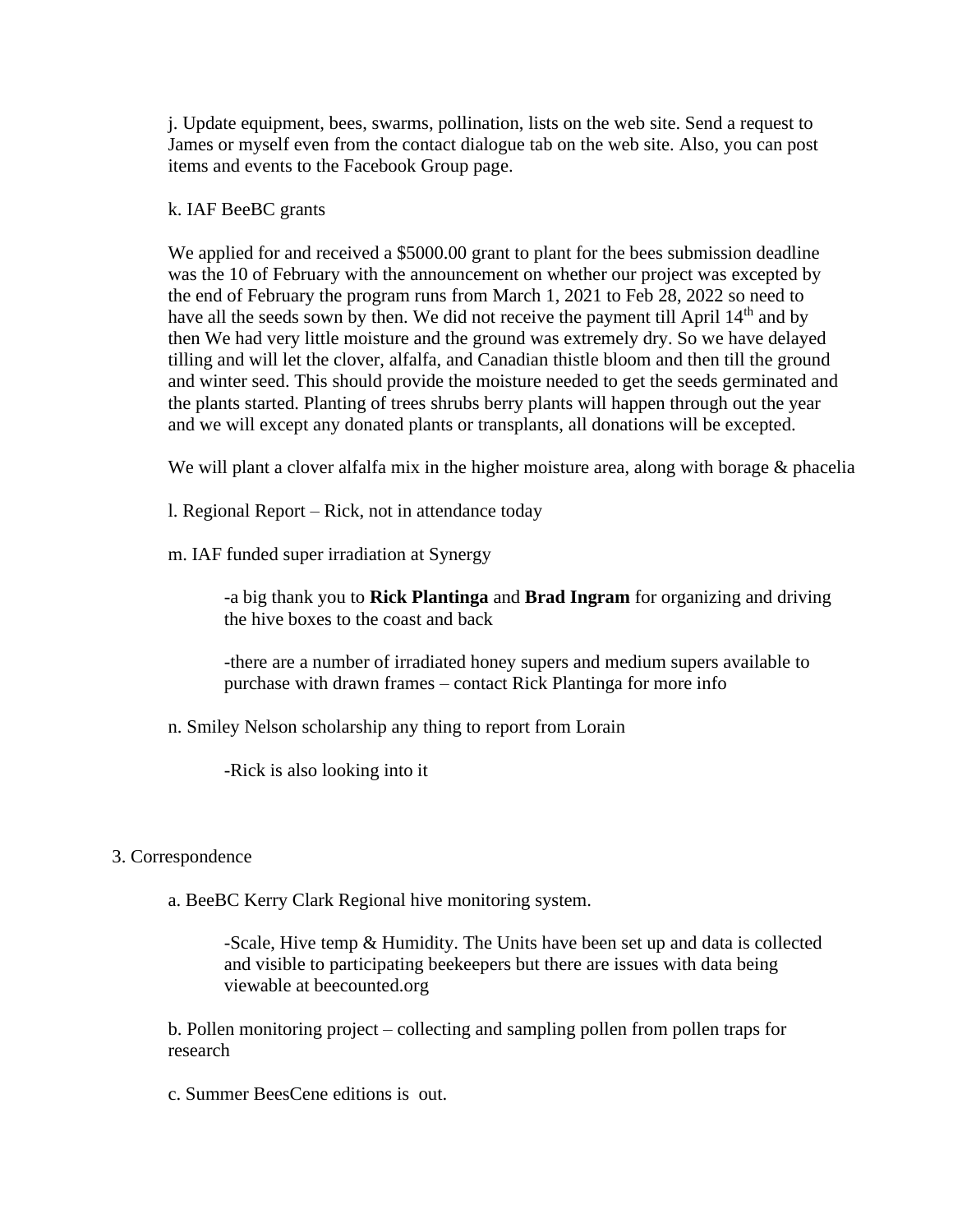d. Spring edition setting up the club apiary. Summer Ray Lavesque, American Foulbrood an Old Bee Inspector's Perspective

4. Bee Courses for beginners

a. Paul vanWestendorp Introduction to beekeeping Free online webinar. Will be held again early 2022- be sure to check out Provincial website for more information

b. Posted an older beginning beekeeping series to the face book group from Georgia State

## 5. Announcements.

a. Stephanie Taylor has hives and nucs for sale.

b. Bee operations for sale, Brainy Bee Bob and Kay in Glenmore

6. College Hive & Club Bee yard project report

a. We are here! Out in the bee yard again. We got a container that is fitted with solar power thanks to the Bee BC grant thru the AIF (Agricultural Investment Fund) Like many Okanagan beekeepers, we suffered high losses. However, we had hives that survived, but had lost their queens. The hives looked good the first week of Sept. with mite treatments applied mid-August. We did loose one to robbing when the top bar not sitting down in the super, kept a space between 2 supers. In addition, we also lost one queen during the treatments. When I went in the first week of Oct. to giving the bees their last shot of syrup, I knew the hives were in trouble. I wrapped them 365 degrees around, but even that could not save them. I had 3 hives survive the winter with bees, but 2 of them ended up queenless. So, they were combined into 1 colony. We did swarm control and pulled brood from Sues 4 hives, making 4 nucs. I split the surviving hive into 2 nucs and caught a bunch of swarms. Now have a dozen queen layers.

b. Brought water to the container. Cost about \$300.00

-a big thank you to **Keith Rae** for giving of his time, energy, and ingenuity at the Spiers Road Apiary! Keith is the major force behind this whole project! Keith has spent hundreds of hours building and designing the Seacan!

-a big thank you to **Debbie** for allowing the Club to use her land on Spiers Road. What a perfect location for this fantastic club Apiary!

c. Working on a solar thermal collector panel and a heat storage barrel. This will give us hot water and also will provide heat for a honey super warming cabinet.

d. Honey super warming cabinet, with hot water heat and 12 volt fans to move the air.

e. Wish list: deck across the front and down the side, Sink and water filter for sink water.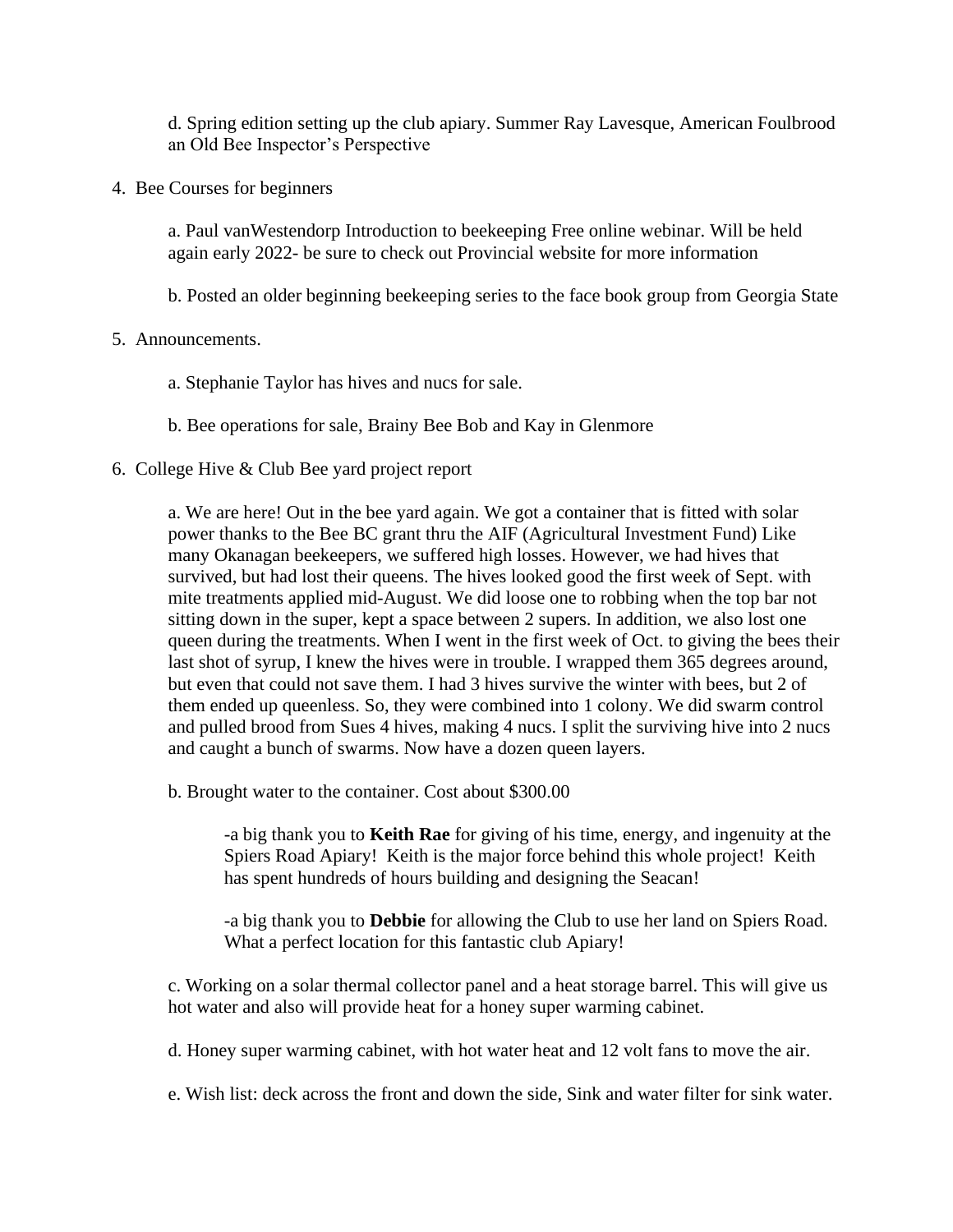f. Extractor rental 4 frame reversible hand crank

-Need a container Key Keeper to look after lending it out. I propose a \$10 rental charge to go to the Key Keeper, with a \$20 dollar deposit to ensure it comes back clean. Looking for any one interested in taking this on. Arrangements to pick it up will be when it is convenient for the Key Keeper.

g. Smiley's old extractor

-Dadant 6/12, 6 deep or 12 shallow although if you put in the 6 deep frames in first. then you can put the 6 medium frames. We traded the one that the club owned for the one of Smileys it was a newer production with a variable speed rather than the friction drive. And also, for sentimental reasons.

h. Rental of the extraction at the Spiers Road Apiary?

-Possibility of renting the Club's Seacan unit for your extraction needs, especially useful for smaller sized beekeepers

-still formulating rules and conditions such as:

-What to charge? Cleaning deposit. Extraction house rules. Robbing. Sign a contract use at your own risk. Swift movement in and out to reduce robbing, Supers covered to reduce robbing No brood in the supers we do not want it emerging in the container. Pick up key so you can drop off supers the night before and pick them up after dark. Extract and strain into large pails do your filling of jars, packaging, and selling from your home *(not the club Aprairy)*

-Desk, small filing cabinet, and extractor innards going cheap.

7. Speaker: Tim Bouwmeester, South Okanagan Bee Inspector

a. Quick over view of mite testing and treatments

-Tim demonstrated various mite testing techniques including alcohol wash, dawn soap liquid, and sugar shake: discussed pros can cons of each, checked for mites from one of our collected swarms at the Aprairy, some are more reliable than others

-Tim discussed several important topics such as nuc purchasing (should be under 1% mite), spring hives should be at <1% mites, while in July, Aug up to 3%

-should be testing once a month for sure, and after each mite treatment, record your test numbers